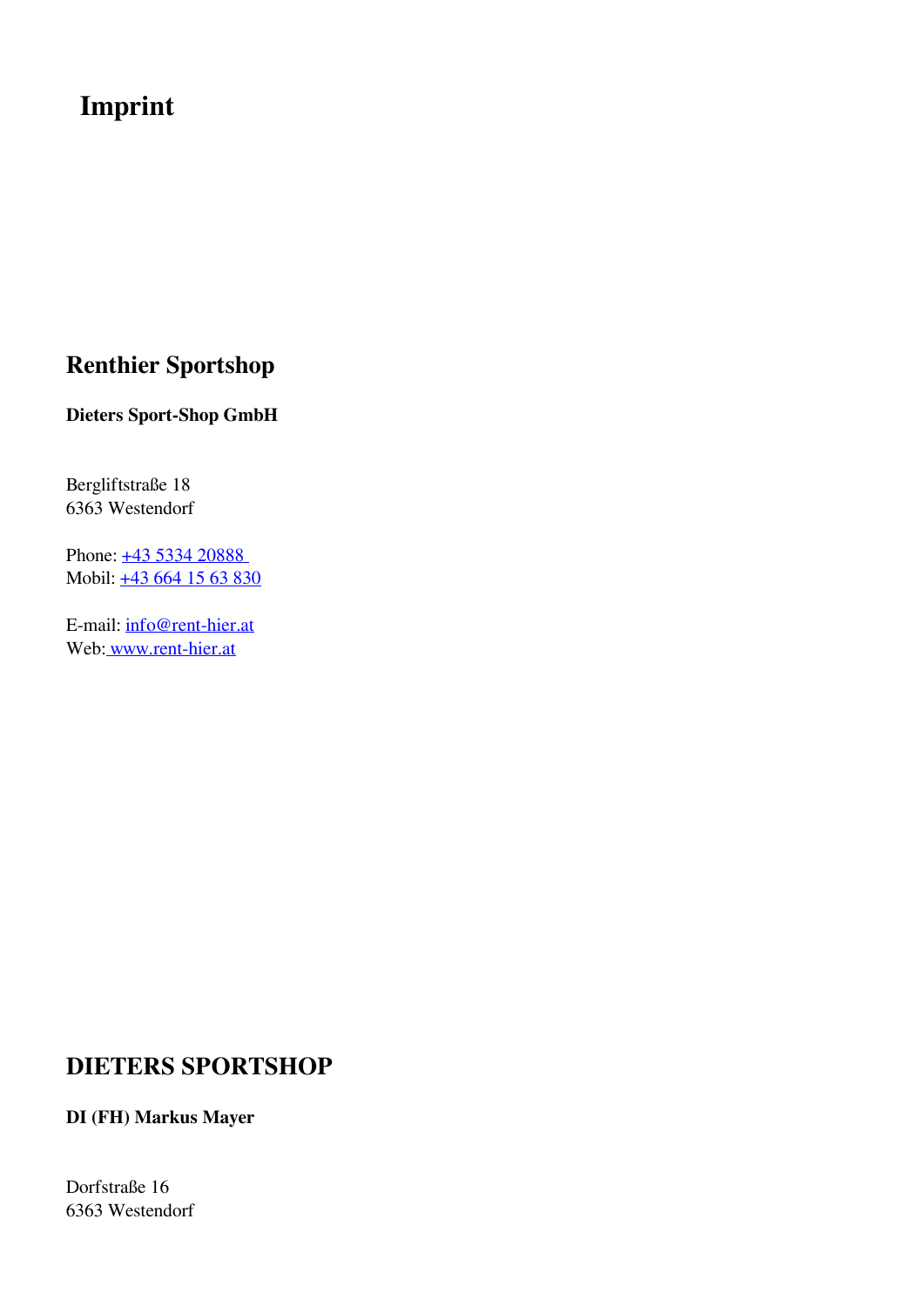Telefon: +43 5334 6511 oder [+43 664 15 63 830](tel:+436641563830)

E-mail: [info@dieters-sportshop.com](mailto:info@dieters-sportshop.com) Web[:www.dieters-sportshop.com](https://www.dieters-sportshop.com)

### **Informationen gemäß E-Commerce Gesetz:**

Firmenwortlaut: Dieters Sport-Shop e.U. - Markus Mayer Unternehmensgegenstand: Sportartikelfachhandel und Skiverleih UID-Nummer: ATU66727802 Firmensitz: Dorfstraße 16, 6363 Westendorf Mitglied bei Wirtschaftskammer TIROL WKÖ Aufsichtsbehörde: Bezirkshauptmannschaft Kitzbühel Berufsbezeichnung: Handel, Verkauf Verleihungsstaat: Österreich Inhaber: DI (FH) Markus Mayer

**Structure & development**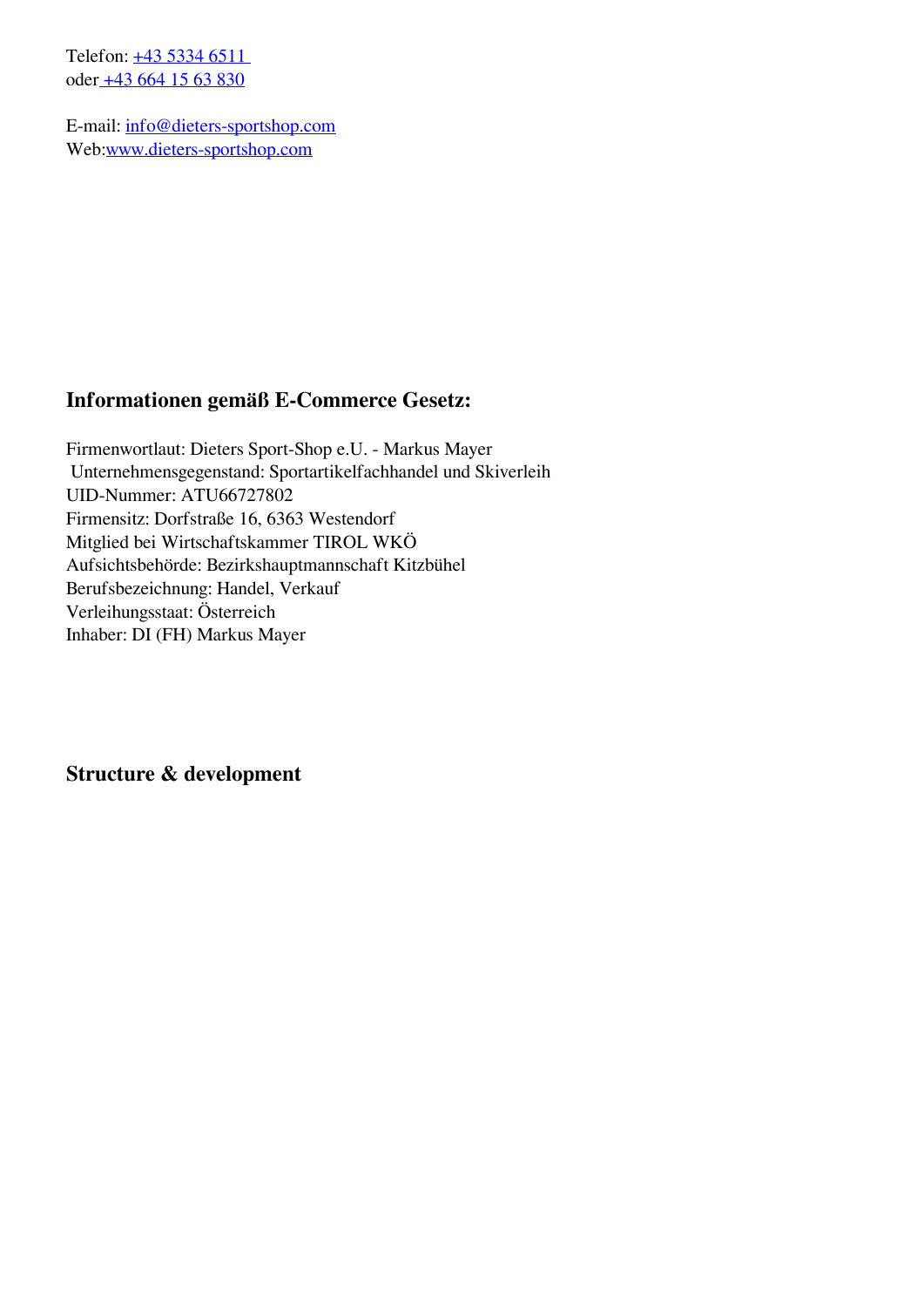**IDEA, CONCEPT & IMPLEMENTATION** Homepage designed and developed by **kaiserweb GesnbR**. [www.kaiserweb.at](https://www.kaiserweb.at/index.php/webseitenoptimierung-suchmaschinenoptimierung-tirol.html)

#### **SEO SEARCH MACHINE OPTIMIZATION:** Keywords and optimizing **kaiserweb GesnbR.** [www.kaiserweb.at](https://www.kaiserweb.at/index.php/google-ranking-verbessern.html)

#### **HOMEPAGE-TECHNOLOGY:** Open Scoure CMS System Contao, www.contao.de

**DESIGN:** by Contao Theme Shop

### **Liability**

All texts in this homepage have been carefully audited. However no guarantee can be given for accuracy, completeness and actuality of content. Dieters Sport-Shop GmbH and Dieters Sportshop EU can therefore not be made liable.

### **Disclaimer**

For legal purposes we must point out that we cannot always influence the content of hyperlinks, and therefore not be made responsible! All personal details given are used exclusively for intended purposes and can be deleted on request.

#### **Google Analytics**

This website uses Google Analytics, a web analytics service provided by Google, Inc. (Ӈoogleө. Google Analytics uses ӣookiesӬ which are text files placed on your computer, to help the website analyse how users use the site. The information generated by the cookie about your use of the website (including your IP address) will be transmitted to and stored by Google on servers in the United States. Google will use this information for the purpose of evaluating your use of the website, compiling reports on website activity for website operators and providing other services relating to website activity and internet usage. Google may also transfer this information to third parties where required to do so by law, or where such third parties process the information on Google's behalf. Google will not associate your IP address with any other data held by Google. You may refuse the use of cookies by selecting the appropriate settings on your browser, however please note that if you do this you may not be able to use the full functionality of this website. By using this website, you consent to the processing of data about you by Google in the manner and for the purposes set out above.

Furthermore you can prevent the data generated by the cookie and related to your use of the website (including your IP address) from being captured and processed by Google by downloading and installing the browser plug-in provided in the following link: http://tools.google.com/dlpage/gaoptout?hl=de

#### **Hotjar**

This website uses Hotjar web analytics service (http://www.hotjar.com). Hotjar may record mouse clicks,